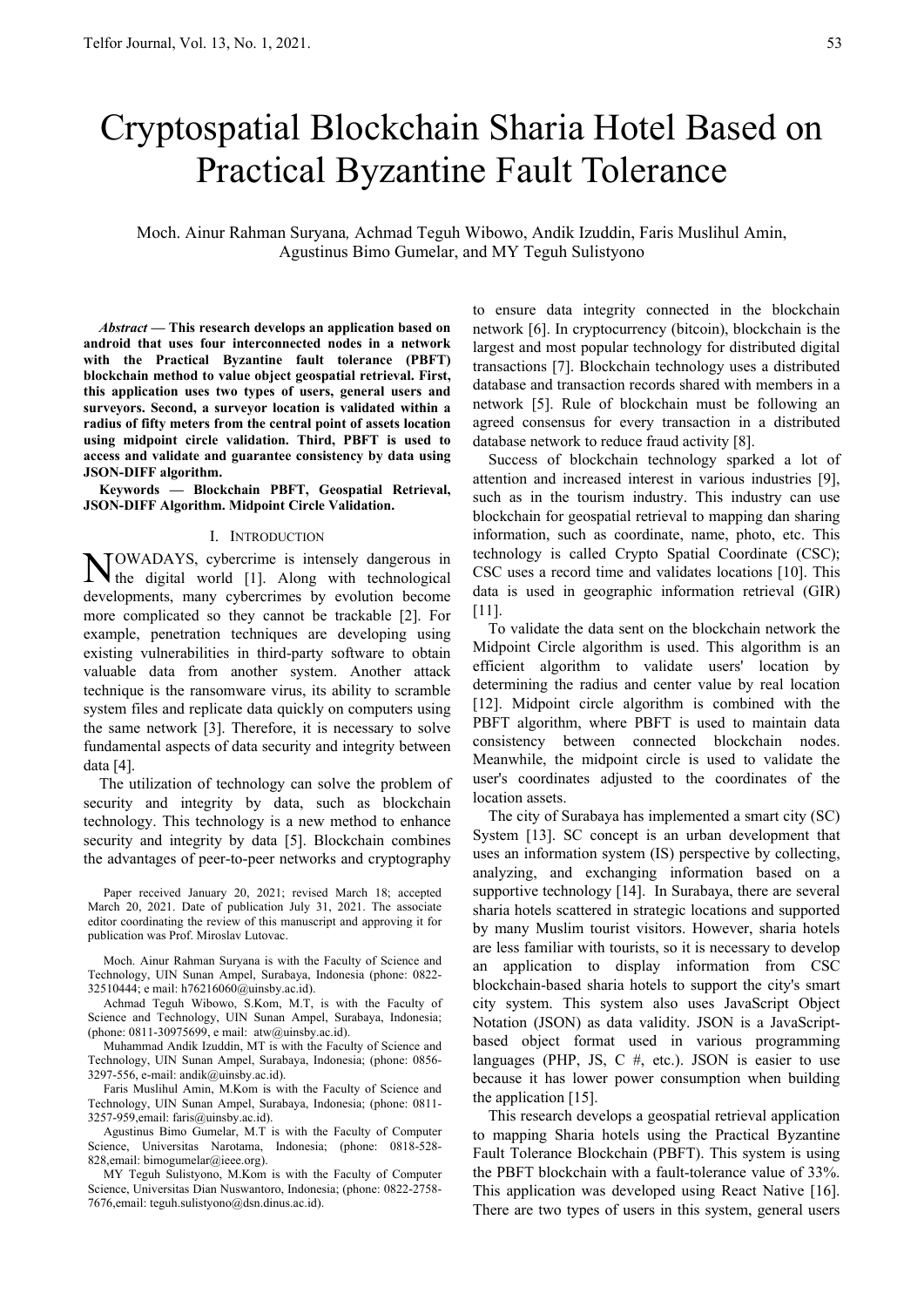and surveyor users. A surveyor could input sharia hotel assets through the application if the information were successfully entered when the real surveyor's location inside the midpoint radius approximately 50m from midpoint has been determined and has a value of fault tolerance less than 33% or vice versa. Information that is saved in a blockchain network is a JSON-DIFF [17], and contains coordinate, address, photo, and phone number of Sharia hotel, respectively. JSON-DIFF is used to compare the private hash value of each connected node, taking into account the fault tolerance value on the PBFT blockchain.

If the value is true, it can be accessed or vice versa. This paper is arranged as follows: Section I describes a combination of geospatial and blockchain to sharia hotel mapping. Section II explains the methodology. A literature study contains a mapping of Sharia hotels using GIR, PBFT blockchain, and midpoint circle validations are shown in Section III. Result and discussion in this research are shown in Section IV. Finally, a conclusion in this research and a suggestion for future directions are shown in section V.

#### II. METHODOLOGY

In this research, there are seven processes. The first is conducting a literature study on previous research on sharia hotels, PBFT blockchain, GIR, midpoint validation, and JSON. The second is to analyze the needs of a government city of Surabaya about Sharia hotels. The result of this process is to get the required data in this research. The third is to develop a digital map application using google maps [18]. The fourth is to enter the coordinate location, name, address, and phone number of the Sharia hotel. In the fifth, before adding assets to the blockchain, assets will be validated using the midpoint circle algorithm for smart contracts and PBFT for the consensus process. If the previous process is true, then the blockchain will create a new block in the blockchain network. The sixth blockchain will validate the private hash on each block using JSON-DIFF to access data. The seventh - an evaluation of the system that has been developed. Fig. 1 shows the experiment design of this research.



Fig. 1. Sharia Hotels with Blockchain Experiment Design.

### III. LITERATURE STUDY

#### *A. Sharia Hotel*

Halal tourism is a tourist spot that considers Islamic law (sharia) as a basis for introducing products to Muslim customers [6]. Such as Sharia hotels, the Sharia hotel business is a robust business to attract Muslim tourists. By looking at the number of Muslim Indonesians, the Sharia hotel business will become a popular business in Indonesia [19].

# *B. Blockchain*

Blockchain technology is a distributed database and records transactions shared with users who are members of the blockchain network [5]. Every transaction that occurs must be the agreed consensus.



Fig. 2. Illustration of Blockchain.

Fig. 2 shows that each block on the blockchain network has three essential components: data, the previous hash of the last block, and the next hash.

# *C. Geographic Information Retrieval (GIR)*

Geographic information retrieval is a system that takes place names, geographic spatial values [20]. In this research, GIR is used to develop a mapping application using Google Maps [18]. This process will generate information about coordinates, address, photo, and phone number of the Sharia hotels.

# *D. Practical Byzantine Fault Tolerance (PBFT)*

PBFT is a blockchain protocol mechanism that uses a simple algorithm but has high practicality with distributed database systems [21]. PBFT blockchain has five stages: request, pre-prepare, prepare, commit, and reply [22]. In this research, the PBFT blockchain uses four virtual containers using dockers [23] with a specification of 8GB RAM and the Ubuntu 18.04 operating system. Docker is built for developing, delivering, and running applications. Docker allows you to separate applications from your infrastructure so you can deliver software quickly [23]. Fig. 3 shows how the process consensus PBFT blockchain works.



Fig. 3 Process of the consensus PBFT blockchain [22].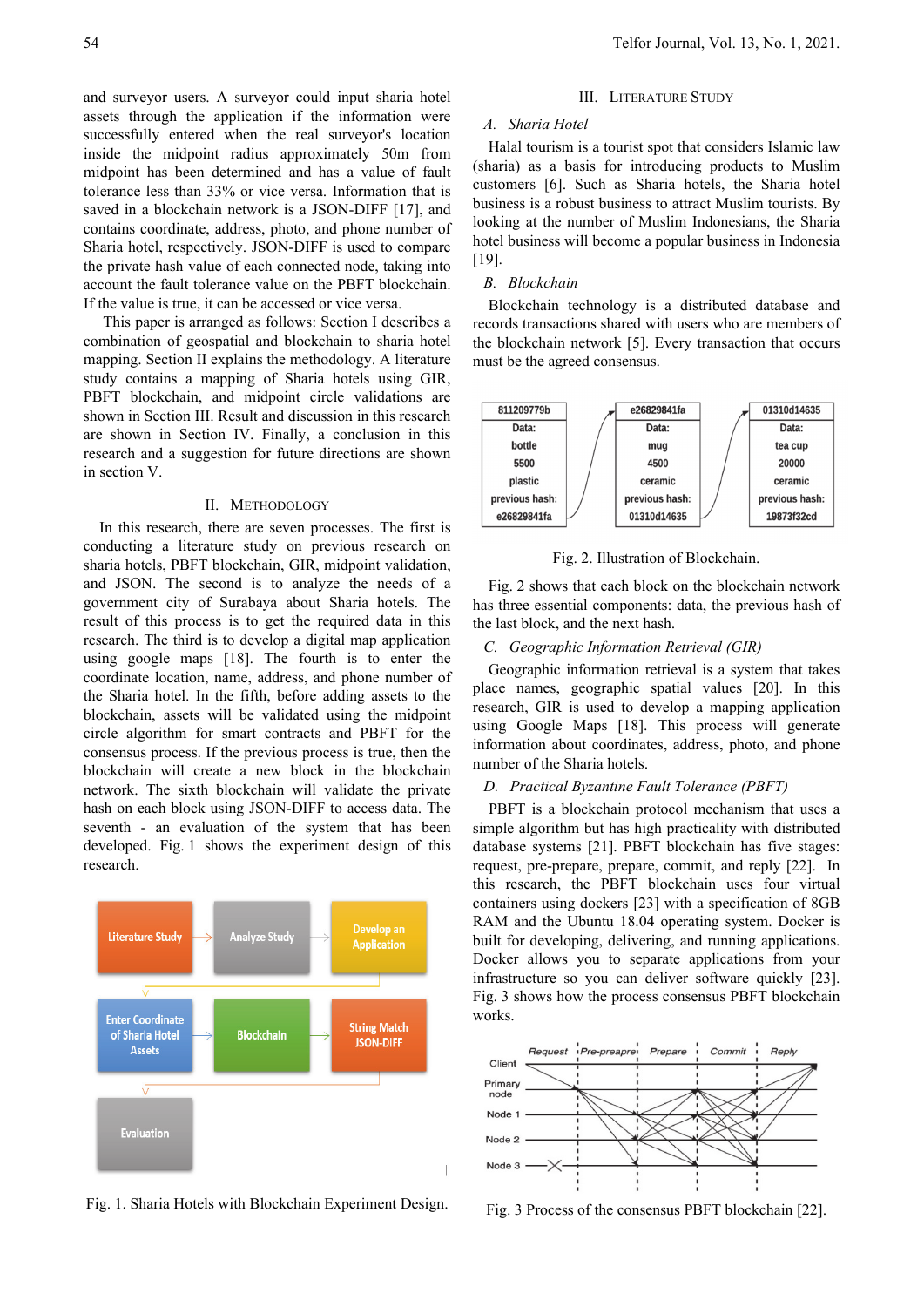The equation of the PBFT is:

$$
3f+1 \tag{1}
$$

where *f* is fault tolerance.

# *E. Midpoint Circle Validation Algorithm*

The midpoint circle validation algorithm is an efficient conventional algorithm for drawing circles [20]. The radius is determined by the value *r*, and the coordinates of the position are  $(x_c, y_c)$ . In this research, the radius used to determine the midpoint of the object is 50 m. If the user is inside a radius, it is true or vice versa. The equation of this algorithm is:

$$
f(x, y) = (x - x_c)^2 + (y - y_c)^2 - r^2.
$$
 (2)

where:

 $f(x,y)$  - circular equation,

*x* - latitude,

*y* - longitude

*r* - radius

### *F. JavaScript Object Notation (JSON)*

# JSON is a JavaScript-based object format used in various programming languages (PHP, JS, C #, etc.). JSON is easier to use because it has lower power consumption when building the application [15]. JSON has two ways of writing, namely the JSON object and JSON array. JSON objects usually start with "{" and end with "}," and JSON array begins with "[" and ends with "]" [17]. In this research, JSON compares each block's private-key values in the blockchain network by using JSON-DIFF.

#### IV. RESULTS AND DISCUSSION

After conducting a literature study, the design of system workflow was obtained and is shown in the use case diagram and class diagram.

#### *A. Use Case Diagram*

They are two actors in the use case diagram. First, general users can only use the application that has been developed. Second, surveyor users can input data containing coordinate, name, photo, and phone number if the surveyor has been registered and validated real coordinate inside radius of Sharia hotels location predetermined. Use case diagram in this research shown in Fig. 4.



Fig. 4. Use Case Diagram in this research.

#### *B. Class Diagram*

There are 8 classes contained in the class diagram in this

research. The class is divided into 2 parts (front-end and back-end). In the front-end, there are class names Login and FetchAPI, while in the back-end, there are class names CenterController, UserController, BlockchainController, and DecryptController. Class diagram in this research shown in Fig. 5.

#### *C. Implementation*

The results of the UI design implementation that has been developed, are shown in Fig. 6.

Fig. 6. A displays the registration page for new users who wish to register as surveyors. Fig. 6.B displays the login page by entering the username and password. Figure 6.C displays a form page for encrypting new assets into the blockchain. In this menu, some information about sharia hotels is displayed in Fig. 6.D. Fig. 6.E shows some sharia hotel markers that have been decrypted.

# *D. Blockchain*

Testing of the PBFT algorithm is latency comparison when encrypting and decrypting using 3G and 4G networks. The results of testing encrypt and decrypt processing are shown in Fig. 7 and Fig. 8, respectively.

Fig. 7. shows that the 4G is faster than the 3G; this can occur because the technology 4G enhance from the 3G network. The following evaluation is to know performed the mobile device's speed to decrypt data in the blockchain network, where the 4G network is faster than the 3G when used to send replied messages to the client using all the nodes that have succeeded a consensus process, the result of this evaluation is shown in Fig. 8. The whole evaluation process was carried out 100 times to get the average time shown in Table 1.

TABLE 1: AVERAGE TIME IN ALL NETWORK LATENCY.

| Evaluation | 3G     | 4G     |
|------------|--------|--------|
| Encryption | 2.047s | 0.617s |
| Decryption | 0.414s | 0.297s |

Table 1 shows that 4G networks have an encryption execution time faster than the 3G networks amounting to 107%, while when decrypting 4G network faster than 3G network amounting to 33%.

The next evaluation is the midpoint circle validation. This test validates the user's position within 50m inside the radius of Sharia hotel from the center point predetermined. Table 2 shows the results of the point validation test carried out 100 times.

TABLE 2: MIDPOINT CIRCLE VALIDATION.

| <i>Distance</i> | <b>Expected</b> |       |             | Fact         |  |
|-----------------|-----------------|-------|-------------|--------------|--|
|                 | <b>True</b>     | False | <b>True</b> | False        |  |
| $>$ 50 $m$      |                 | 100   |             | $00^{\circ}$ |  |
| $<$ 50 $m$      | . 00.           |       | 100         |              |  |

Table 2 shows that the percentage of success in this research reaches 100%. Expected and obtained values are the same. And last evaluation of this research is to evaluate the PBFT blockchain with four nodes using JSON-DIFF. The fault tolerance value used on the PBFT blockchain is 33% [22]. Table 3 shows the results of the evaluation.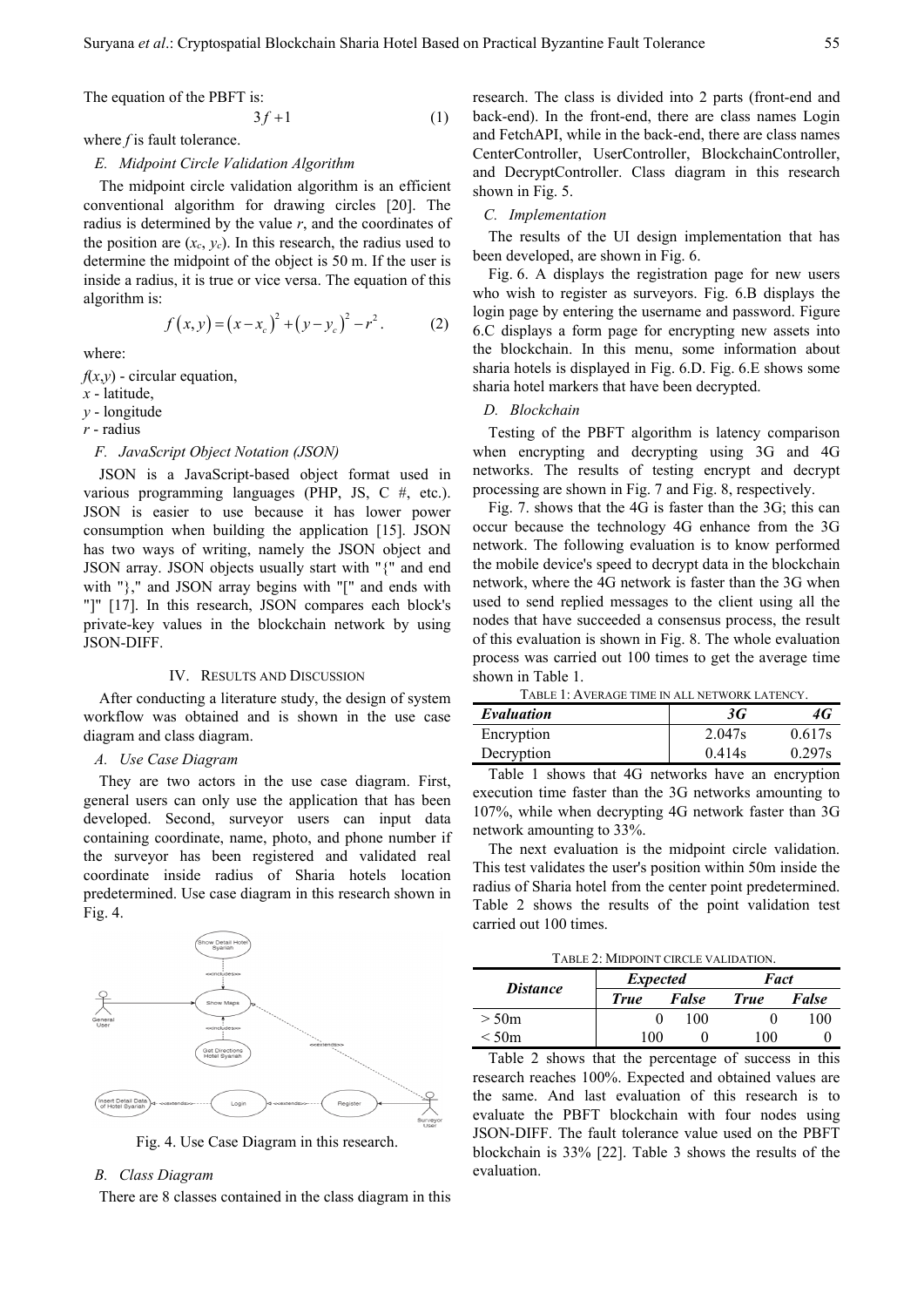| TABLE 3: JSON-DIFF EVALUATION. |                |        |        |        |                 |      |  |  |  |  |
|--------------------------------|----------------|--------|--------|--------|-----------------|------|--|--|--|--|
| No.                            | <b>Primary</b> | Node 1 | Node 2 | Node 3 | <i>Expected</i> | Fact |  |  |  |  |
| 1                              | True           | True   | True   | True   | Running         | OK.  |  |  |  |  |
| 2                              | True           | True   | True   | False  | Running         | OK   |  |  |  |  |
| 3                              | True           | True   | False  | False  | Failed          | OK.  |  |  |  |  |
| 4                              | True           | False  | False  | False  | Failed          | OK.  |  |  |  |  |
| 5                              | False          | True   | True   | True   | Failed          | OK.  |  |  |  |  |
| 6                              | False          | True   | True   | False  | Failed          | OK.  |  |  |  |  |
| 7                              | False          | True   | False  | False  | Failed          | OK.  |  |  |  |  |
| 8                              | False          | False  | False  | False  | Failed          | OK.  |  |  |  |  |







Fig. 6. (A) Register page, (B) Login Page, (C) The GIR for encrypted blockchain, (D) Hotel Sharia Assets, (E) The GIR for decrypted blockchain.